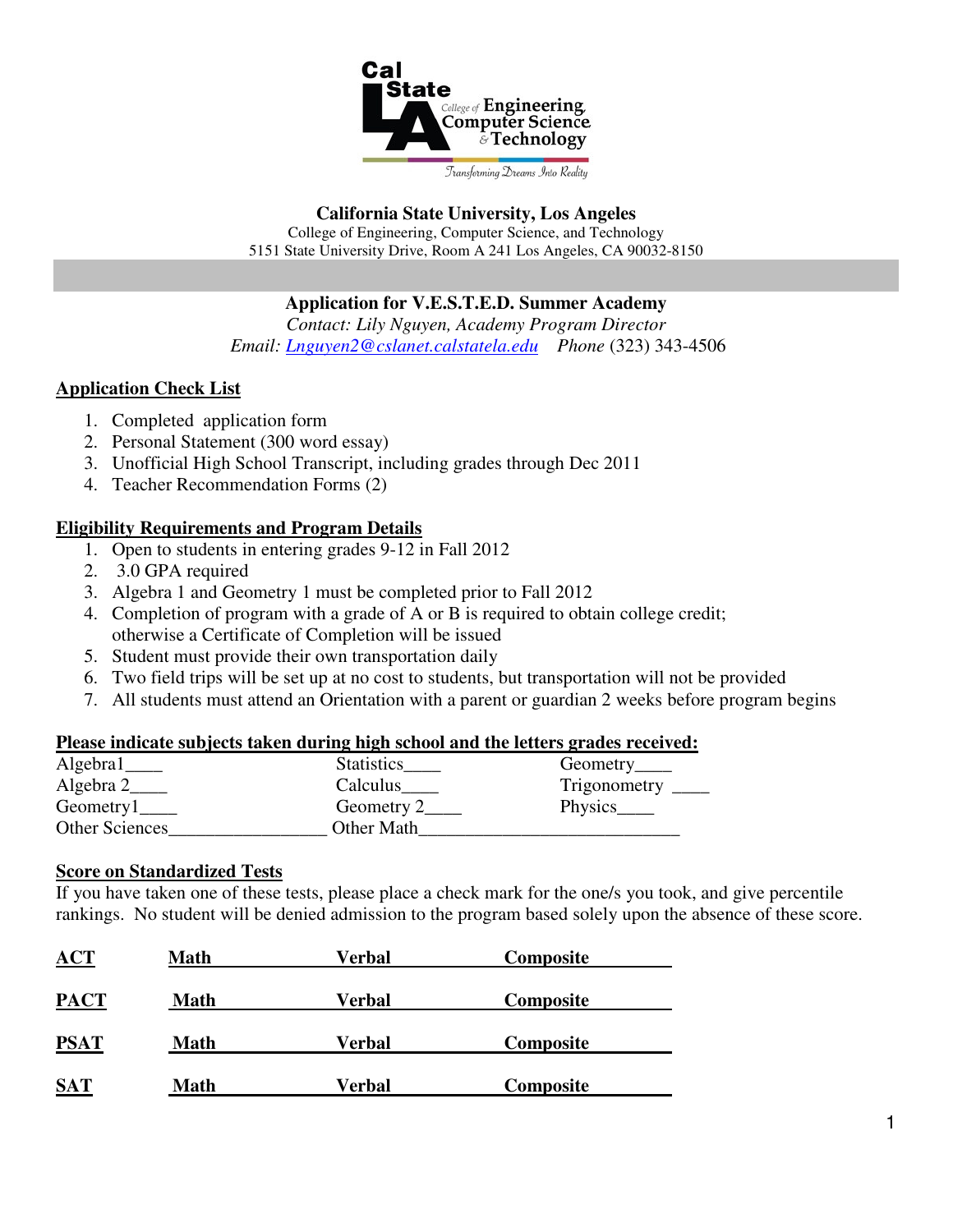**PERSONAL INFORMATION**

| Last Name                                  | <b>First Name</b>                                    | Middle Name                                 |
|--------------------------------------------|------------------------------------------------------|---------------------------------------------|
| <b>Address</b>                             |                                                      |                                             |
| City                                       |                                                      | <b>ZIP</b><br>State                         |
| $\left($<br>$\mathcal{F}$                  |                                                      |                                             |
| Home Phone                                 |                                                      | Students Date of Birth (Month / Day / Year) |
|                                            | €<br>$\lambda$                                       |                                             |
| Father's Name                              | Father's Cell Phone                                  | *Father's Email Address                     |
|                                            | $\mathcal{E}$<br>€                                   |                                             |
| Mother's Name                              | Mother's Cell Phone                                  | *Mother's Email Address                     |
| <b>Students</b>                            | Student's Cell                                       | *Students Email Address                     |
|                                            | <b>WHICH RACIAL/ETHNIC GROUP BEST DESCRIBES YOU:</b> |                                             |
| American Indian/Alaskan Native<br>O        |                                                      |                                             |
| Asian or other Pacific Islander<br>O       |                                                      |                                             |
| O                                          | Black or African American (not Hispanic)             |                                             |
| Hispanic or Latino<br>O                    |                                                      |                                             |
| White (not Hispanic)<br>O                  |                                                      |                                             |
| Armenian<br>$\circ$                        |                                                      |                                             |
| Other $\_\_$<br>$\circ$                    |                                                      |                                             |
| <b>Resident Status:</b>                    |                                                      |                                             |
| Are you a U.S. Citizen?<br>O               |                                                      |                                             |
| Permanent resident of the U.S.?<br>$\circ$ |                                                      |                                             |
| SEX:<br><b>MALE</b><br><b>FEMALE</b>       |                                                      |                                             |
| <b>ACADEMIC INFORMATION</b>                |                                                      |                                             |
|                                            |                                                      |                                             |
| Circle Grade Level next year: 9            | <b>10</b><br>11 12                                   |                                             |
|                                            |                                                      |                                             |
| <b>Circle Type of School:</b>              | <b>Public</b><br>Private                             | <b>Charter</b><br><b>Home School</b>        |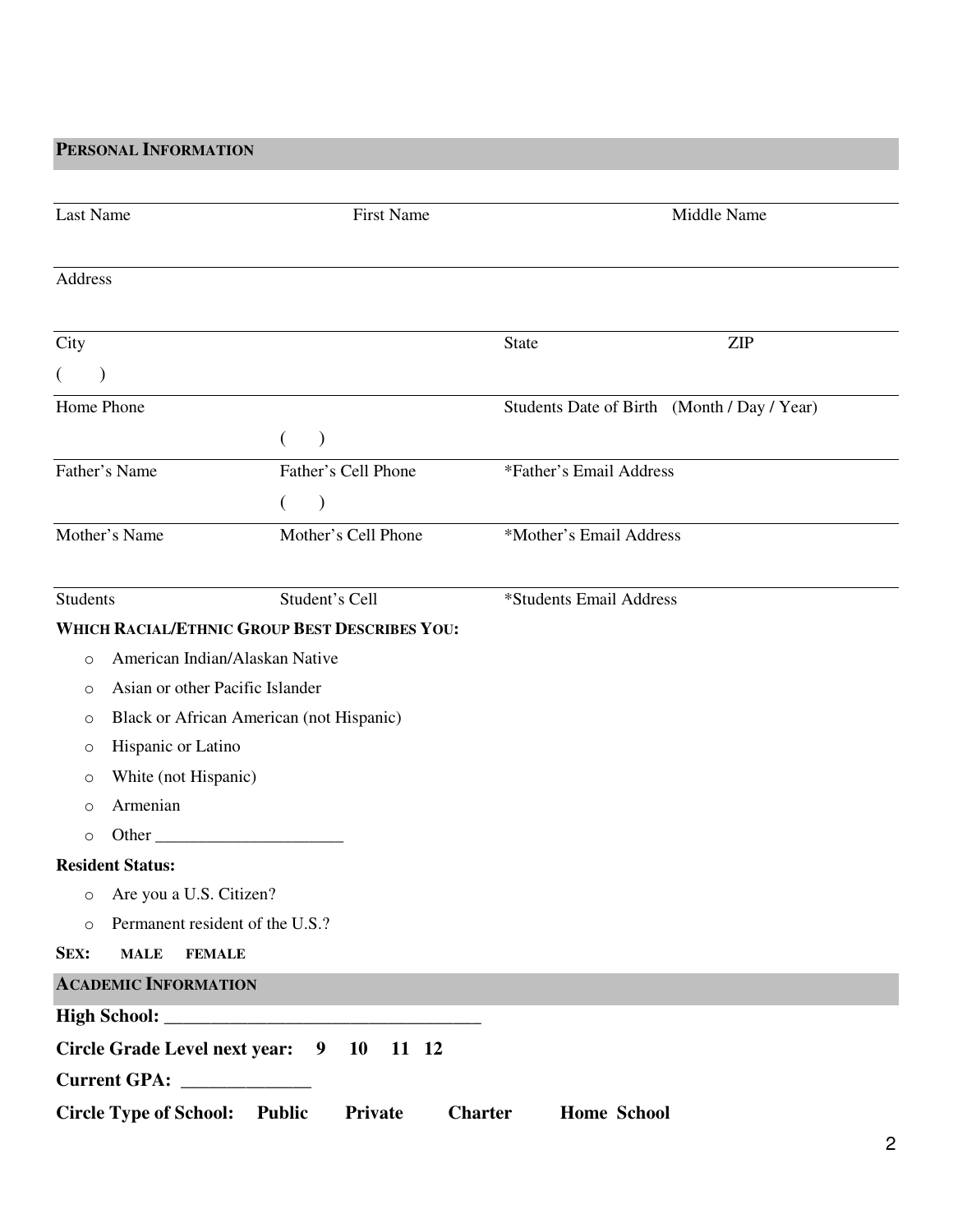## **Written Essay**

**In 300 words or more, explain why you want to participate in the V.E.S.T.E.D. High School Academy and what you hope to gain from the experience.**

**Possible additional information can include: career plans, college major you might want to pursue, and any extra-curricular activities do you participate in.**

Student Signature: Date: Date: Parents Signature: Date: Date: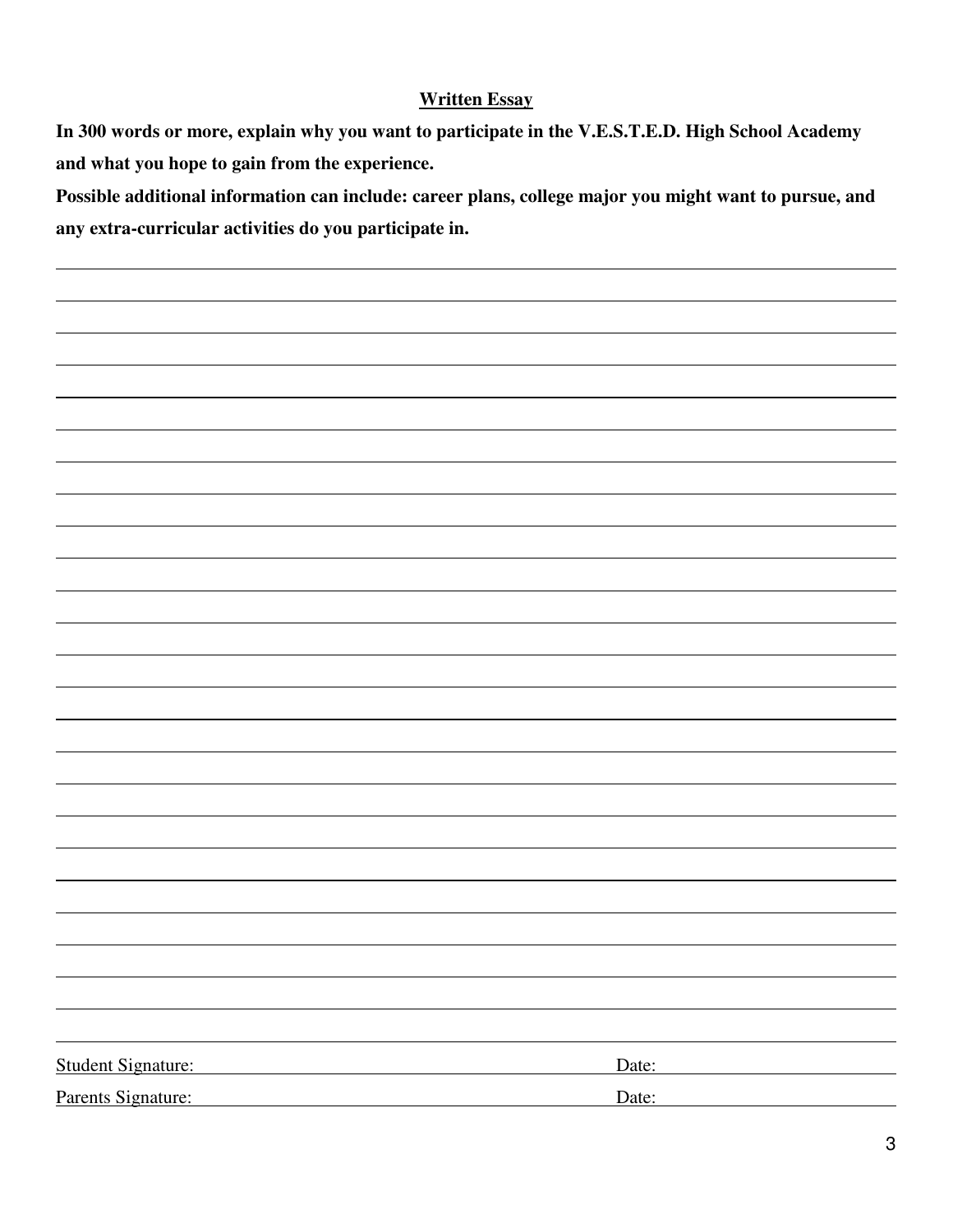#### **PARENT/GUARDIAN/STUDENT AGREEMENT – REQUIRED BY THE COLLEGE OF ECST**

Who will be responsible for payment of Tuition?

- o Parent
- o Guardian

I approved of the application and will permit\_

to attend the VESTED Summer Academy offered through the College of ECST at Cal State L.A. I understand that funding may not be available for the program. If funds are not available, I understand that I may have to pay to enroll my child.

I understand the necessity for my student's conformance to the academic and social policies of the program and the College of ECST, and that failure to abide by these regulations may result in my students dismissal without tuition refund.

I understand that a grade of an "A" or "B" is required to obtain CSULA transferable credits. Those students passing the class with lower than a "B" will be issued a Certificate of Completion. Daily attendance and completion of the final project is required to receive college credit. All absences must be approved in advance by the instructor. Medical absences will be given special consideration on a case by case situation.

If admitted to the V.E.S.T.E.D. Summer Academy, I agree to abide by the academic and social policies of the program and of the College of ECST. I understand that failure to abide by these regulations may result in dismissal and that any student dismissed from the program does not receive a refund and will receive a "W" (withdrawn) on their transcript.

| <b>Student Signature:</b> | Date: |
|---------------------------|-------|
| Parents Signature:        | Date: |